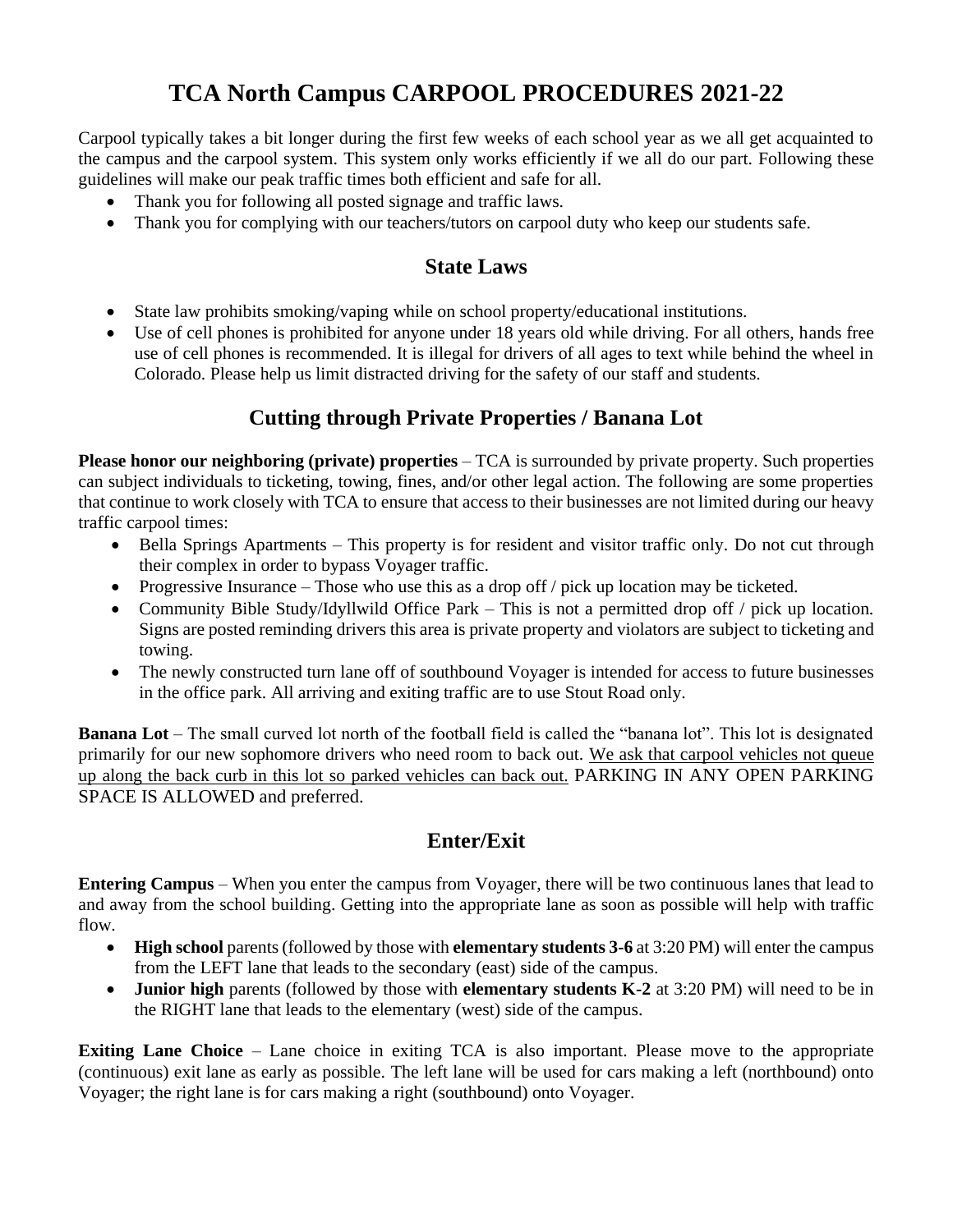## **Drop Off**

**Morning Drop-off** – Please plan on arriving 15-20 minutes before the start of the school day. The drop-off congestion is usually the worst within the last 10 minutes. Please plan accordingly while also keeping the weather in mind.

- **You are free to drop off at any of the secondary or elementary locations** (either side).
- During peak drop-off times, **please progress fully down the curb** to allow as many cars behind you to do the same. Those who stop early and do not progress during peak time can quickly back up traffic.
	- o It's okay if your exact drop-off location varies each day.
	- o All exterior doors lead to all destinations within TCA North.

# **Pick Up**

**Pick-Up Window** – Secondary (JH/HS) dismissal is at 3:00 PM. Elementary is at 3:30 PM. During these staggered release times we share the same pick up locations. To make the 30-minute separation most efficient:

- 1) **Secondary** students should be ready and be picked up by 3:20 PM
	- a. Not including those in sponsored activities/athletics
	- b. Those junior high students attending afterschool workshops (Monday-Thursday) should be picked up after the conclusion of the elementary carpool timeframe.
- 2) **Elementary** vehicles should **not arrive earlier than 3:20 PM** so curb space can be used for the secondary dismissal first. Early vehicles will be asked to circle the loop to make room.
	- a. Please display your mirror placard while on campus.

**Pick-Up Location –** During peak pick-up times, **please progress fully down the curb** to allow as many cars behind you to do the same. Students can safely walk along the sidewalk to find your vehicle. It's okay if your exact pick up location varies each day.

- **High school** parents will pick up their student curbside along the auditorium, on either side of the main entrance crosswalk and all the way down around to the lower (Atrium) entrance (see green highlighted zone on map). *PLEASE PROGRESS carefully as spaces open ahead of your vehicle.*
- **Junior high** parents will pick up their student on the elementary side (see green highlighted zone on map). *PLEASE PROGRESS carefully as spaces open ahead of your vehicle.*
- **Elementary** pickup locations are split by grade levels.
	- $\circ$  **Kindergarten**  $2<sup>nd</sup>$  grade will be picked up by the elementary school entrance, as in past years (see pink highlighted zone on map). *PLEASE PROGRESS carefully as spaces open ahead of your vehicle.*
	- o **Students in 3rd – 6 th grades will be escorted to the secondary carpool lane and will be picked up there** (see pink highlighted zone on map). *PLEASE PROGRESS carefully as spaces open ahead of your vehicle.*

**Multi-Grade Pick Up** – Families with students at multiple grade levels will make arrangements with their children to pick them up from one location using these guidelines:

- Parents with children in **secondary and elementary** will pick-up their children using the elementary guidelines. The secondary student will meet their sibling(s) at the designated elementary pick-up location. These families should arrive no earlier than 3:20 PM.
- Parents with children in **both junior high and high school**: Junior High students will join their High School sibling on the High School (east) curb for pick-up. All other JH students are to be picked up on the elementary side.

**Student Drivers** – Student drivers are not allowed to drive in elementary carpool. Student drivers should walk with their younger siblings to or meet them at their parked vehicle. *Drivers are asked to wait in their vehicles until the elementary release.*